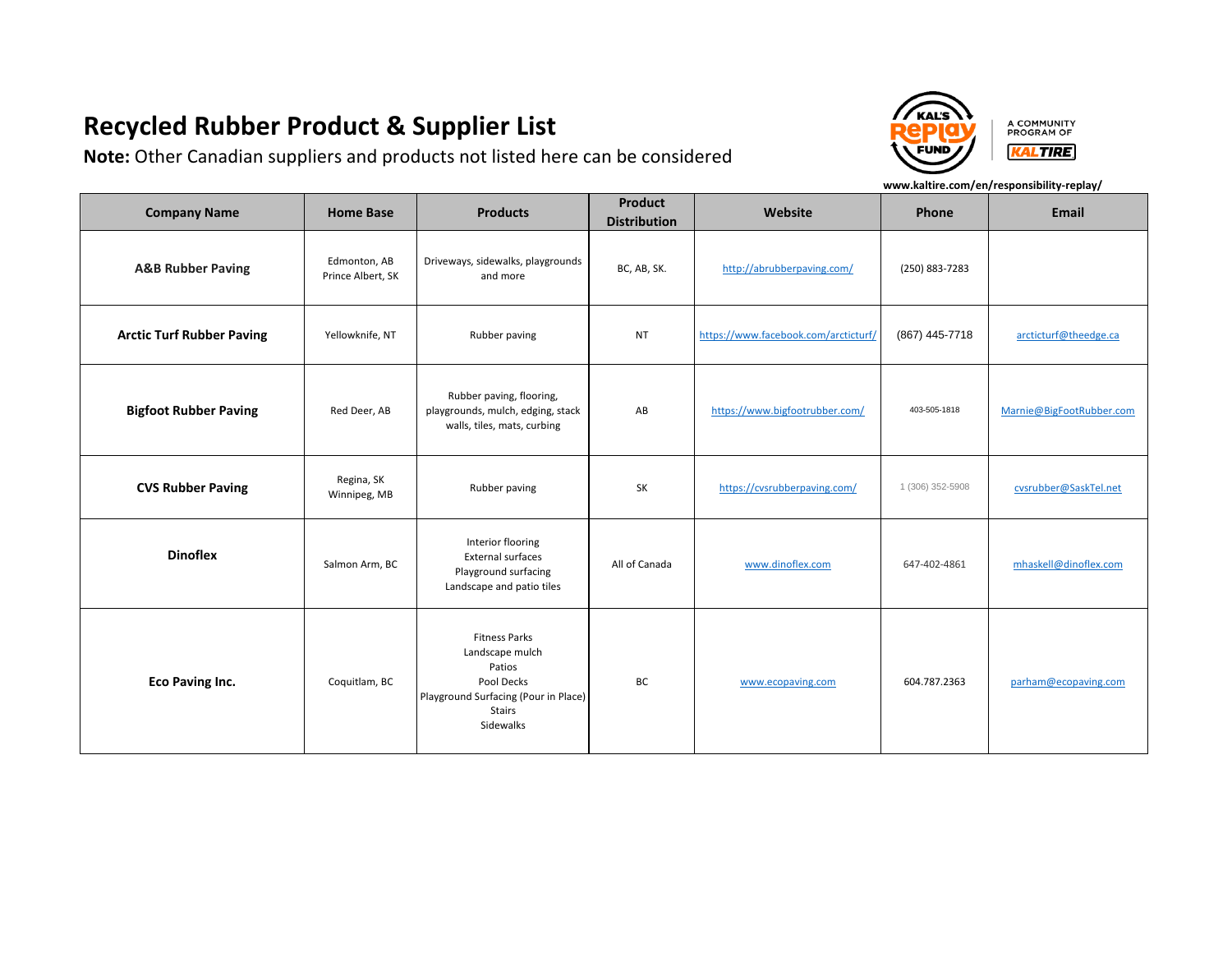**Note:** Other Canadian suppliers and products not listed here can be considered



A COMMUNITY PROGRAM OF **KALTIRE** 

| <b>Company Name</b>                                                | <b>Home Base</b>    | <b>Products</b>                                                                                                                                                                                                                                                                                                                         | <b>Product</b><br><b>Distribution</b> | Website                   | Phone          | <b>Email</b>                 |
|--------------------------------------------------------------------|---------------------|-----------------------------------------------------------------------------------------------------------------------------------------------------------------------------------------------------------------------------------------------------------------------------------------------------------------------------------------|---------------------------------------|---------------------------|----------------|------------------------------|
| Eco-flex                                                           | Sturgeon County, AB | Eco-Wall, HD Eco-Wall, Eco-skirting,<br>Rubber Tiles and Mats, Landscape<br>Edging and Curling Rink Ends, Stair<br>Treads, Rubber Composite Mats -<br>Rig Mats, Helicopter Pads, Industrial<br>Walkways, and Floor Mats, Yukon<br>and Container Ramps, Rubber<br>Planks, Rumble Strips and Pads, Ez-<br>Drive Curb Ramps, Parking Stops | All of Canada                         | www.eco-flex.com          | 866-326-3539   | info@eco-flex.com            |
| Euroshield                                                         | Calgary, AB         | Roofing                                                                                                                                                                                                                                                                                                                                 | All of Canada                         | www.euroshieldroofing.com | 877-387-7667   | brian@euroshieldroofing.com  |
| <b>EVERPLAY Instaltion Inc.</b>                                    | Bramptom, ON        | Rubberized sports surfacing and<br>mats                                                                                                                                                                                                                                                                                                 | ON                                    | www.everplay.com          | 1-888-EVERPLAY | henry@everplay.com           |
| <b>Fortco Playsafe Rubber Surfaces</b>                             | Oakville, ON        | Poured in place rubber safety<br>surface<br>Splash pad surfaces<br>Golf path surfaces<br>Pool and patio rubber surface<br>Bonded rubber mulch surfaces                                                                                                                                                                                  | ON                                    | Www.fortco.ca             | 416-720-1450   | Sandro.forte@sympatico.ca    |
| <b>GPI - Masters of Play</b><br>(Formerly GPI Outdoor Designs Inc) | Calgary, AB         | Playturf: pour in place rubber<br>surfacing for playgrounds, fitness<br>parks, pathways, etc.<br>Waterturf: pour in place rubber<br>surfacing for splash parks<br>Eco-tred: accessible, porous<br>pathways<br>Wear mats                                                                                                                 | BC Interior, AB, SK                   | www.gpiutdoordesigns.com  | 403-242-8740   | angela@gpioutdoordesigns.com |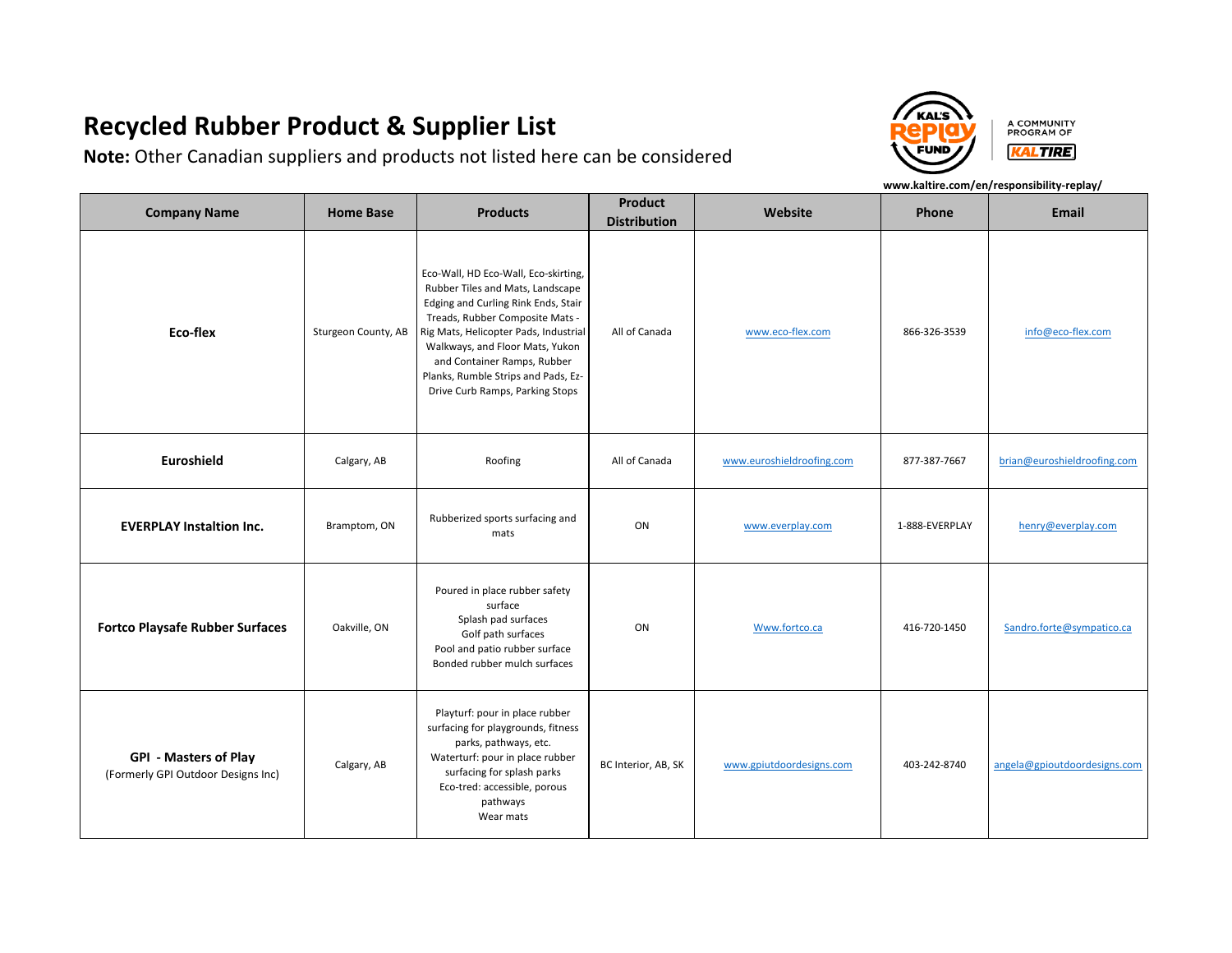**Note:** Other Canadian suppliers and products not listed here can be considered



A COMMUNITY PROGRAM OF **KALTIRE** 

| <b>Company Name</b>             | <b>Home Base</b> | <b>Products</b>                                                                                                                           | <b>Product</b><br><b>Distribution</b> | Website                            | Phone          | <b>Email</b>              |
|---------------------------------|------------------|-------------------------------------------------------------------------------------------------------------------------------------------|---------------------------------------|------------------------------------|----------------|---------------------------|
| <b>Kelowna Safety Surfacing</b> | Kelowna, BC      | Playground surfacing<br>Paving<br>Pool decks<br>Stair cover<br>Flooring                                                                   | BC, AB                                | wwww.kelownasafetysurfacinginc.com | 778-581-2761   | deanmandryk@shaw.ca       |
| <b>KN Rubber</b>                | Toronto, ON      | Flooring & Matting<br>Automotive accessories                                                                                              | ON                                    | www.knrubber.com                   | 800-387-8501   |                           |
| <b>Liberty Tire</b>             | Delta, BC        | Landscape mulch<br>Crumb rubber                                                                                                           | All of Canada                         | www.libertytire.com                | 412-562-1700   | sbigelow@libertytire.com  |
| <b>Marathon Surfaces</b>        | Surrey, BC       | <b>External and Internal Surfacing</b><br>Splash Parks<br>Tracks<br>Playgrounds<br>Pathways<br><b>Fitness Parks</b><br>Parkour            | BC, AB                                | www.marathonsurfaces.com           | 604-878-0625   | info@marathonsurfaces.com |
| <b>North West Rubber</b>        | Abbotsford, ON   | Mats<br>Flooring<br>Truck box and trailer liners                                                                                          | BC, ON                                | www.northwestrubber.com            | 800-663-8724   | paulf@northwestrubber.com |
| <b>PlayQuest Recreation</b>     | Edmonton, AB     | Playground surfacing<br>Wear mats<br>Mulch<br>Paving<br>Pathways<br>Walkways<br>Pool Decks<br><b>Spray Parks</b><br><b>Rubber Matting</b> | AB, SK, MB, ON                        | www.playquest.ca                   | 1-855-980-8118 | info@playquest.ca         |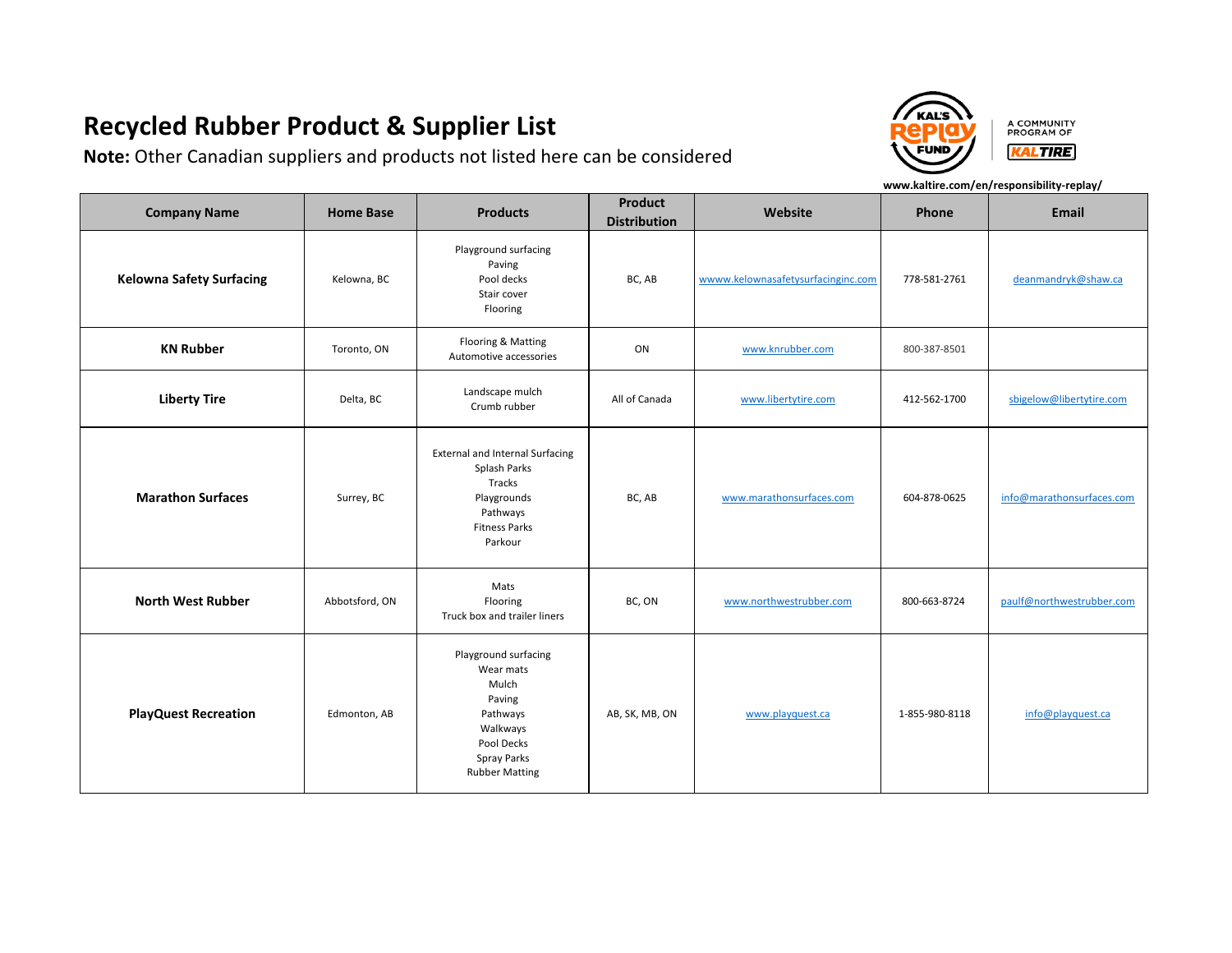**Note:** Other Canadian suppliers and products not listed here can be considered

**FUND** 

A COMMUNITY PROGRAM OF **KALTIRE** 

| <b>Company Name</b>                                                                                                                                                            | <b>Home Base</b> | <b>Products</b>                                                                                                                                                                                                                | Product<br><b>Distribution</b> | Website                                 | Phone        | <b>Email</b>                             |
|--------------------------------------------------------------------------------------------------------------------------------------------------------------------------------|------------------|--------------------------------------------------------------------------------------------------------------------------------------------------------------------------------------------------------------------------------|--------------------------------|-----------------------------------------|--------------|------------------------------------------|
| <b>Prairie Rubber Paving</b>                                                                                                                                                   | Winnipeg, MB     | Rubber paving<br>Playground & recreation surfaces<br>Walkways                                                                                                                                                                  | MB, SK, AB                     | www.prairierubberpaving.ca              | 877-413-4248 | dave@prairierubberpaving.ca              |
| <b>Premier Custom Surfacing Inc.</b>                                                                                                                                           | Toronto, ON      | Playground surfacing<br>Recreational surfacing<br>Municipal pathway surfacing<br>Pool decks<br>Garages<br>Driveways                                                                                                            | ON                             | www.premiercustomsurfacing.com          | 844-707-7364 | Info@pcsurfacing.com                     |
| <b>Rubberworld Recycled Products</b>                                                                                                                                           | Calgary, AB      | Rink mats and gym flooring<br>Playground and landscape mulch<br>Parking curbs and speed bumps<br>Stack wall and sound barriers<br>Wheel chair and curb access ramps<br>Safety walkways                                         | AB, BC                         | www.rubberworldrecycledproducts.co<br>m | 403-254-2839 | info@rubberworldrecycledprodu<br>cts.com |
| <b>Shercom Industries</b><br>Note: Shercom C.A.R.E.S. SHERSAFE<br>grant might also be available to<br>support your project (available in SK<br>for playground safety upgrades) | Saskatoon, SK    | Playground surfacing<br>Paving<br>Pool decks<br>Parking curbs & speed bumps<br>Curb & threshold ramps<br>Interior flooring<br>Exterioir surfaces<br>Riser auto ramps<br>Landscape edging & mulch<br>Stack walls<br>Stair tread | All of Canada                  | www.shercomindustries.com               | 888-743-7266 | MikeR@shercomindustries.com              |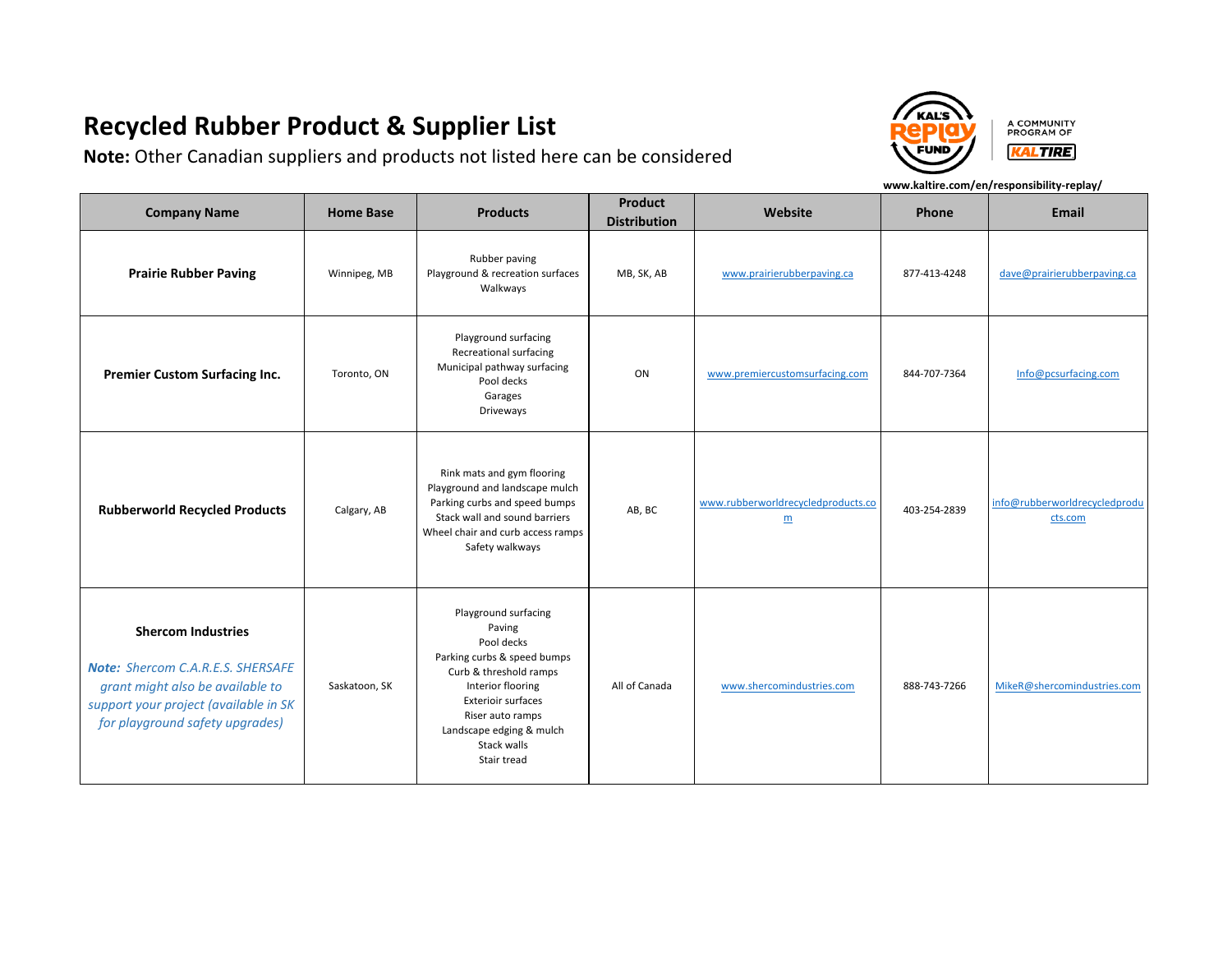**Note:** Other Canadian suppliers and products not listed here can be considered

**FUND** 

A COMMUNITY PROGRAM OF **KALTIRE** 

| <b>Company Name</b>                            | <b>Home Base</b>                                   | <b>Products</b>                                                                                                                                                                      | <b>Product</b><br><b>Distribution</b> | Website                             | Phone                        | <b>Email</b>                |
|------------------------------------------------|----------------------------------------------------|--------------------------------------------------------------------------------------------------------------------------------------------------------------------------------------|---------------------------------------|-------------------------------------|------------------------------|-----------------------------|
| sofSURFACES Inc.                               | Petrolia, ON                                       | Playground surfacing<br>Interior flooring<br><b>External surfaces</b><br>Landscape and patio tiles                                                                                   | All of Canada                         | www.sofsurfaces.com                 | 1-800-263-2363               | info@sofsurfaces.com        |
| <b>Softline Solutions</b>                      | Edmonon & Calgary, AB<br>Londong, ON<br>Surrey, BC | Play structures: rocks, tree stumps,<br>logs, giant dice/dominoes/lego, and<br>other shapes<br>Playground surfacing<br>Paving<br>Pathways<br>Tree surrounds<br>Curb stops<br>Matting | All of Canada                         | www.softlinesolutions.net           | 877-362-3133                 | sales@softlinesolutions.net |
| <b>Solid State Rubber Paving</b>               | Swift Current, SK<br>Medicine Hat, AB              | Rubber paving                                                                                                                                                                        | AB, SK                                | https://solidstaterubberpaving.com/ | (306) 370-2872               |                             |
| <b>Urban Rubber Paving</b>                     | Calgary, AB<br>Vancouver, BC                       | Residential, commercial, and<br>playground rubber surfaces                                                                                                                           | Clagary and<br>Vancouver areas        | https://www.urbanrubberpaving.com/  | 403-689-7748<br>604-376-9438 | info@urbanrubberpaving.com  |
| Ure-tech Surfaces Inc.                         | Bowmanville, ON                                    | Pour in olace rubber surfacing                                                                                                                                                       | ON                                    | www.ure-techsurfaces.com            | 905-623-0600                 | cindy@ure-techsurfaces.com  |
| <b>Western Safety Surfacing Inc.</b><br>(WSSI) | Summerland, BC                                     | Playground and sports surfaces<br>Pool and patio decks<br>Walkways                                                                                                                   | BC, YT, AB                            | www.wssi.ca                         | 855-5RUBBER                  | admin@wssinc.ca             |